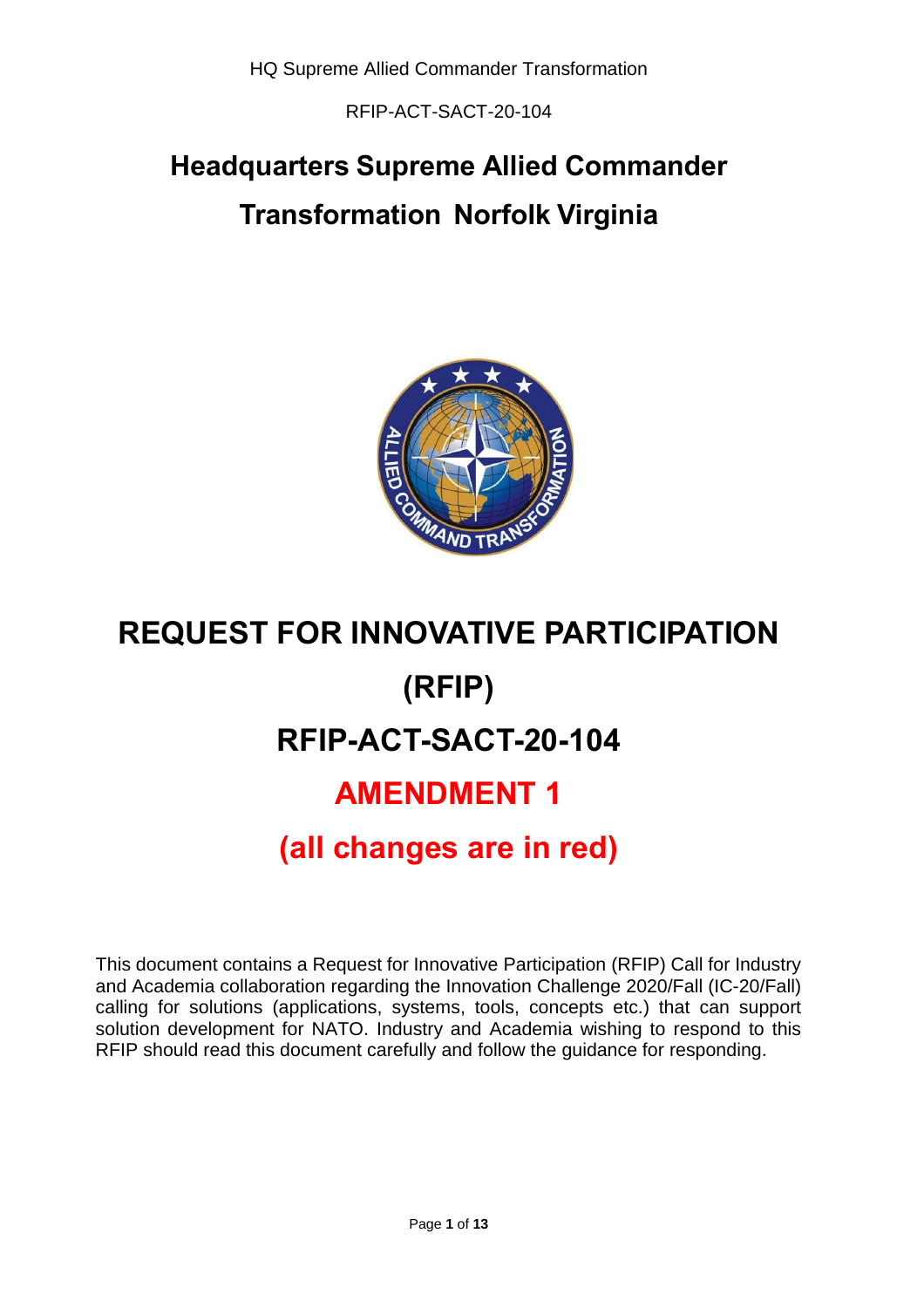| <b>General Information</b>           |                                                                                                                                                                                                                                                                                                                          |
|--------------------------------------|--------------------------------------------------------------------------------------------------------------------------------------------------------------------------------------------------------------------------------------------------------------------------------------------------------------------------|
| Request For Information No.          | RFIP-ACT-SACT-20-104                                                                                                                                                                                                                                                                                                     |
| <b>Project Title</b>                 | Innovation Challenge 2020/Fall:                                                                                                                                                                                                                                                                                          |
|                                      | How to improve decision-makers and operators' trust in<br>autonomous systems?                                                                                                                                                                                                                                            |
| Due date for submission of           | 17 November 2020                                                                                                                                                                                                                                                                                                         |
| requested information                |                                                                                                                                                                                                                                                                                                                          |
| <b>Contracting Office Address</b>    | NATO, HQ Supreme Allied Commander Transformation<br>(HQ SACT)<br>Purchasing & Contracting Suite 100<br>7857 Blandy Rd, Norfolk, VA, 23511-2490                                                                                                                                                                           |
| <b>Contracting Points of Contact</b> | 1. Mrs. Tonya Bonilla<br>e-mail: tonya.bonilla@act.nato.int<br>Tel: +1 (757) 747-3575<br>2. Mrs. Catherine Giglio<br>e-mail: catherine.giglio@act.nato.int<br>Tel: +1 (757) 747-3856                                                                                                                                     |
| <b>Technical Points of Contact</b>   | 1. Major Gabriel Vallier<br>e-mail: gabriel.vallier@act.nato.int<br>Tel: +1 (757) 747-3659<br>2. Mr. Serge Da Deppo<br>e-mail: serge.dadeppo@act.nato.int<br>Tel: +1 (757) 747-3747<br>3. Mr. Francois-Pierre Du Cluzel de Remaurin<br>e-mail: francois-pierre.ducluzelderemaurin@act.nato.int<br>Tel: +1 (757) 747-4198 |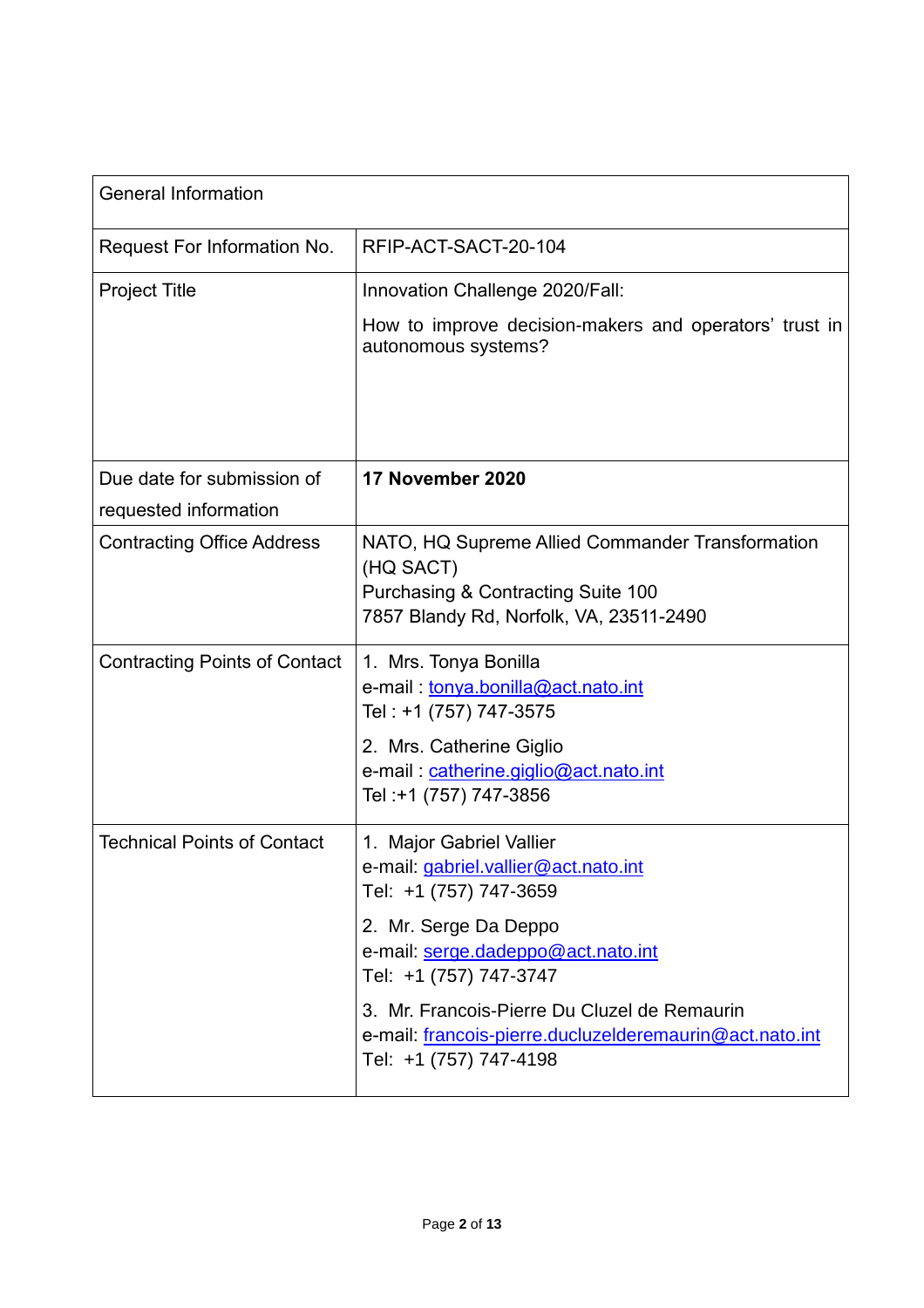#### **SECTION I - INTRODUCTION**

1.1 **Summary**. HQ SACT is issuing this Request for Innovative Participation (RFIP) announcement in order to facilitate collaboration between NATO HQ SACT Innovation Hub and industry and academia regarding solutions<sup>1</sup>. The purpose of this RFIP is to request representatives from industry and academia to submit solutions (either existing and/or under development) to the scenario presented at Annex I to participate in NATO Innovation Challenge 2020/Fall. Submissions must conform to this RFIP.

A Selection Committee composed of representatives from NATO HQ SACT, advisors from the IC-20/Fall Partners<sup>2</sup> and other relevant experts invited by NATO HQ SACT will select up to 10 solutions amongst the responses submitted by industry, academia, or by individuals (participating under separate Terms of Participation). The selected solutions will be invited to participate in the IC-20/Fall *Pitch Day* on December 10, 2020. Participation in the *Pitch Day* is exclusively online. An Advisory Panel will be composed of representatives from NATO HQ SACT, the IC-20/Fall Partners and other relevant experts invited by NATO HQ SACT. The Advisory Panel will assist in assessing which solution(s) respond best to the scenario. The final selection of the IC-20/Fall winners will be performed by a Board, composed entirely by representatives of HQ SACT.

The nature of this event will be *discovery* only and will not be intended to solicit contracts. However, relevant solutions could potentially support development of future concepts, doctrine, STANAGs, user requirements, capability development, etc.

- 1.2 **Dates.** The events and timelines of IC-20/Fall is described in Section III. It will take place between October and 10 December 2020, with the IC-20/Fall *Pitch Day* taking place online on 10 December 2020. Details will be posted on the Innovation Challenge webpage.
- 1.3 **Disclaimer**. This is a Request for Innovative Participation (RFIP) only, and in no way constitutes a current Request for Proposal (RFP) or a commitment to issue a future RFP.

HQ SACT has not made a commitment to procure any of the products/solutions

 $\overline{a}$ 

<sup>1</sup> In this RFIP, the term "solutions" refers to applications, tools, systems concepts or devices.

<sup>2</sup> Old Dominion University (USA), Italian Defense Innovation Center (Italy).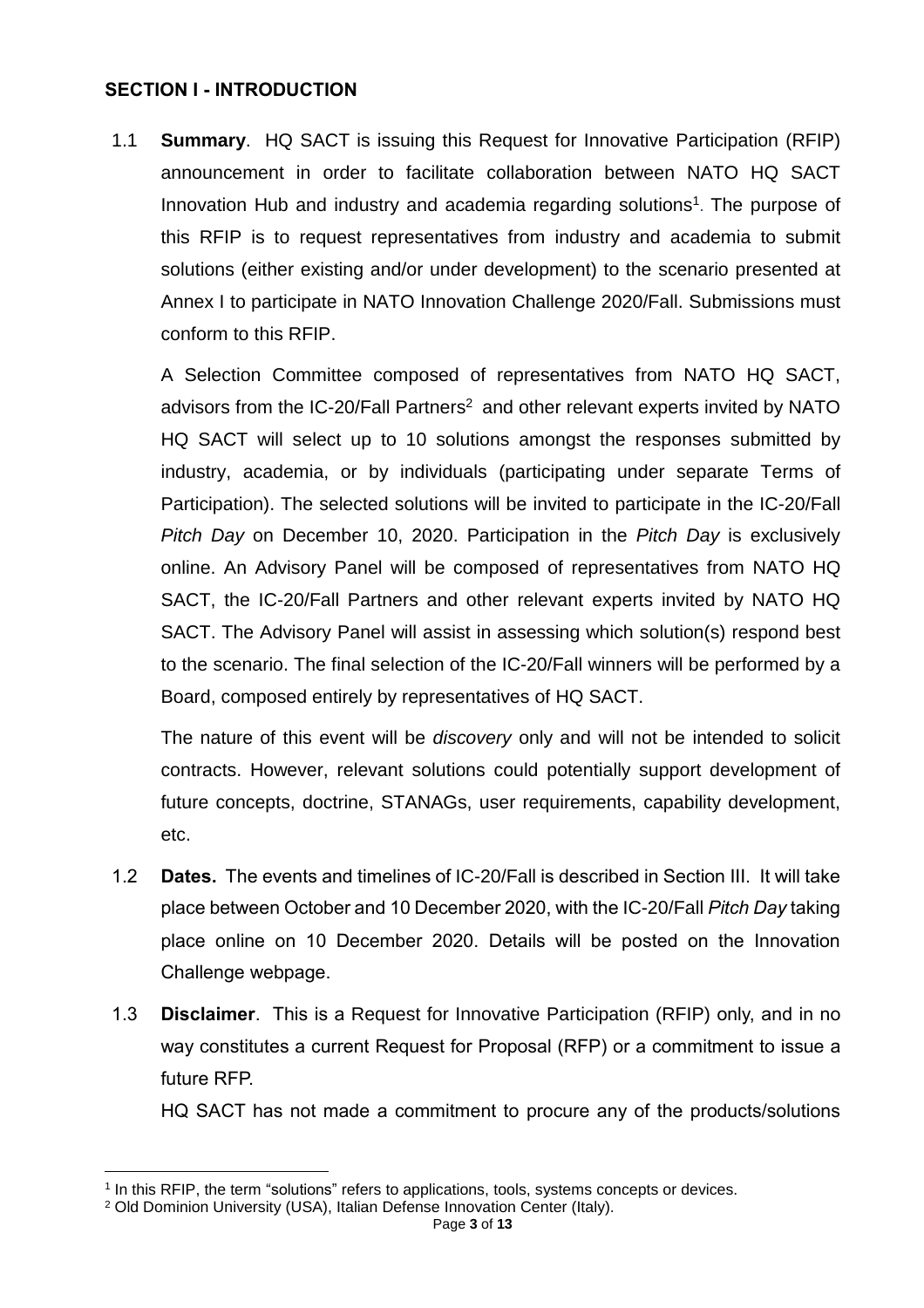described herein, and release of this RFIP shall not be construed as such a commitment, nor as authorization to incur cost for which reimbursement will be required or sought. Further, respondents are advised that HQ SACT will not pay for any information or administrative costs incurred in *responding* to this RFIP, nor will HQ SACT pay costs associated with participating in the IC-20/Fall. The costs for responding to this RFIP and participating in the IC-20/Fall shall be borne solely by the responding party. Not responding to this RFIP does not preclude participation in any subsequent RFP if issued in the future.

#### **SECTION II –BACKGROUND**

#### 2.1 **ACT Framework for collaborative Interaction (FFCI).**

2.1.1 HQ SACT has implemented a Framework for Collaborative Interaction (FFCI) to increase opportunities for industry and academia to contribute to ACT capability development efforts through collaborative work. Such collaboration enables HQ SACT, and NATO as a whole, to benefit from industry/academia models, advice, capabilities and experience in the course of this work. In addition to the benefits ACT gains from such projects, this collaborative effort will provide industry/academia with an improved understanding of NATO's capability requirements and associated issues and development challenges to be addressed by ACT. Potential collaborative projects are on specific topics that are of mutual interest to both parties but shall be restricted to collaborations in non-procurement areas. Several mechanisms have been already developed to support the initiation of collaborative projects between industry/academia and ACT ranging from informal information exchanges, workshops and studies, to more extensive collaboration on research and experimentation.

More detailed information on the ACT FFCI initiative can be found on the ACT web site being developed to support FFCI projects at [http://www.act.nato.int/ffci.](http://www.act.nato.int/ffci)

2.1.4 HQ SACT has since 2017 conducted Innovation Challenges; these are informative and exploratory events focused mainly at the application of new technologies. The collaborative interaction sought for the IC-20/Fall is focused on presenting and demonstrating solutions to establish and strengthen decision-makers and operators' trust in autonomous systems (see scenarios at Annex I). RFIP respondents should be willing to share their knowledge, expertise, and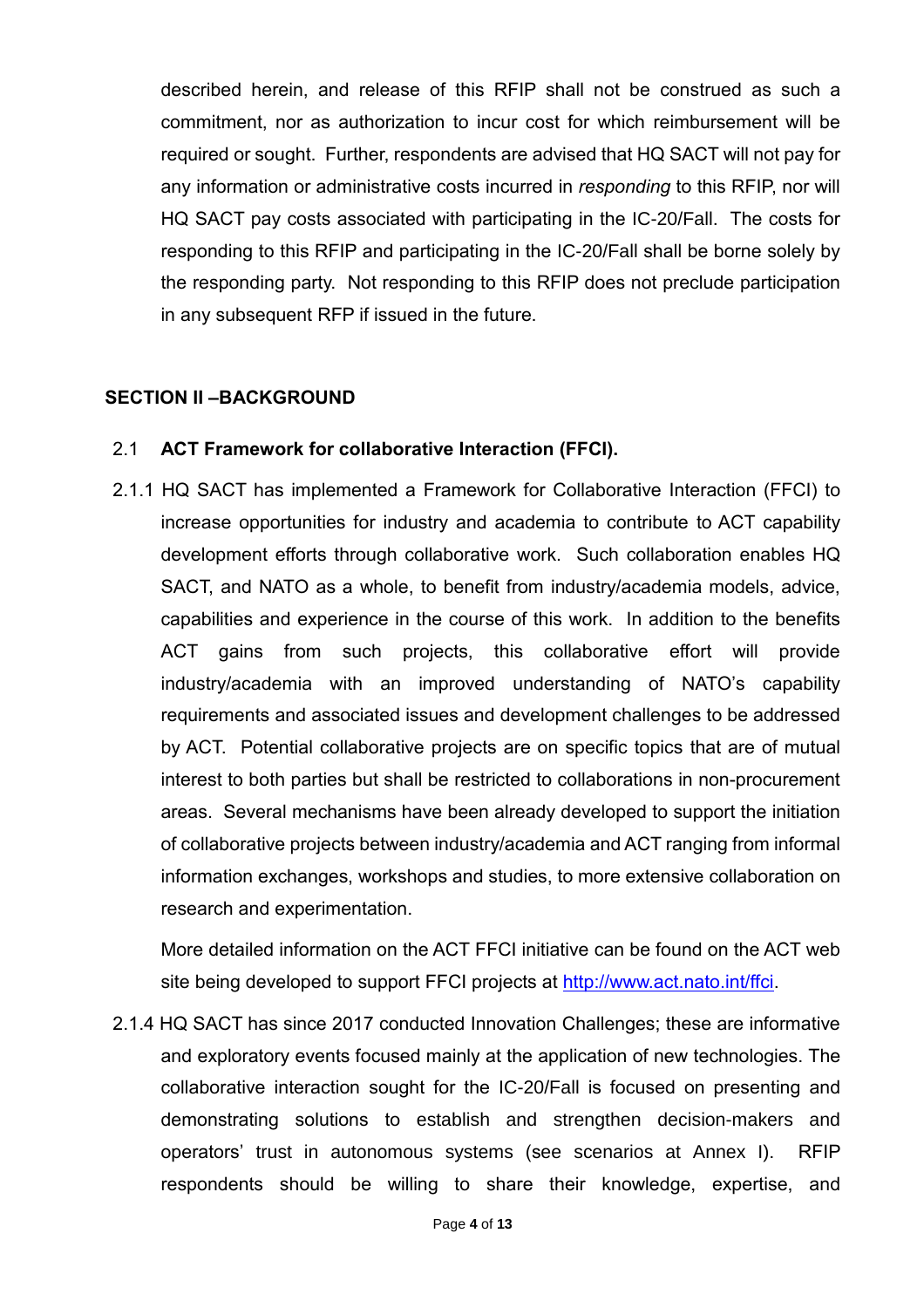products/solutions with NATO and national representatives participating in the IC-20/Fall.

2.1.5 IC-20/Fall winners for HQ SACT will be selected by a Board of HQ SACT representatives and announced as part of the *Pitch Day* program.

All information provided in response (abstracts, supporting materials, and, if selected for *Pitch Day*, in the presentations) must be releasable to the public. While the abstracts only will be provided in the public domain if selected for presentation at IC-20/Fall *Pitch Day*, both the Selection Committee and the Advisory Panel will be comprised of representatives from NATO HQ SACT and other relevant experts invited by NATO HQ SACT.

## **SECTION III - DESCRIPTION OF THE IC-20/Fall**

#### 3.1 **Background.**

The HQ SACT Innovation Hub is the main organizer of the IC-20/Fall. The HQ SACT Innovation Hub also coordinates the NATO Innovation Network, federating national entities in order to leverage open innovation. For more information on the HQ SACT Innovation Hub, please visit https://innovationhub-act.org/.

#### 3.2 **Objectives.**

The objectives of this RFIP is to invite eligible industry and academia to participate in IC-20/Fall through submission of abstracts in response to the scenario at Annex I, identifying and exploring existing and emerging technologies that could address current and foreseeable challenges to an effective and efficient approach.

- 3.3 **Planned activities**. The IC-20/Fall will consist of:
	- a. Initial Selection Phase: The selection will be announced 16 days prior to the *Pitch Day,* allowing further development of the presentation Finalists will be contacted directly by email by the Innovation Hub team and the announcement will be made on the IC-20/Fall webpage The selected submissions will be invited to be presented live online on the *Pitch Day*. Any cost associated with presenting online remains the sole responsibility of the industry/academia providing the submission.
	- b. Final selection phase: On the *Pitch Day*, the winners of the IC-20/Fall will be selected by a Board of HQ SACT representatives and announced as part of the *Pitch Day* program.

Page **5** of **13**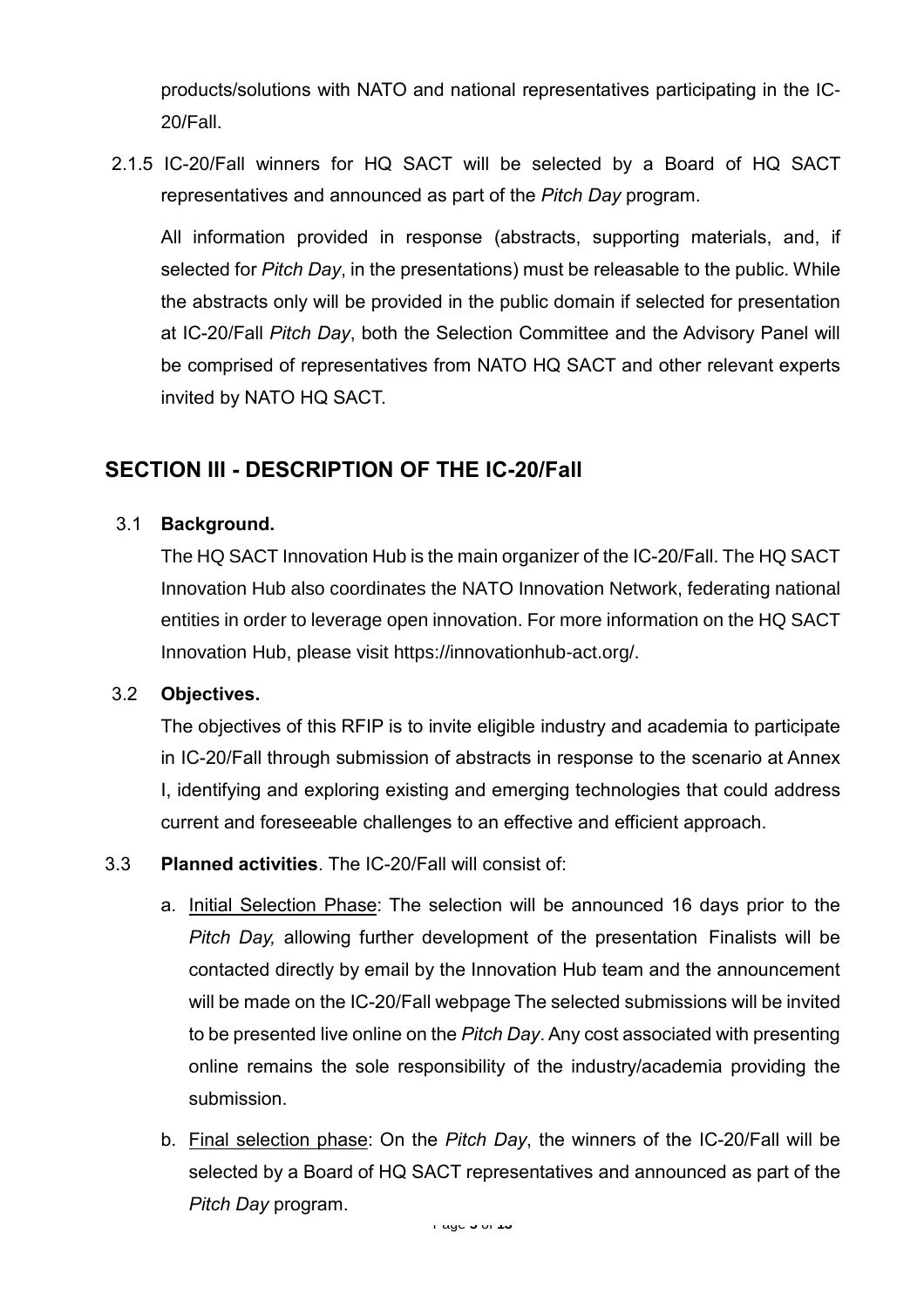#### 3.4 **Expected input from industry/academia.** See below in Section IV.

3.5 **Expected benefits to industry.** Through this collaboration, HQ SACT offers industry / academia an opportunity to gain awareness about the particularities of the innovation challenges in NATO and Nations. It will be an opportunity to engage with HQ SACT Innovation Hub and other participants within a framework of a community of interest focused on the development of innovative solutions based on new technologies in support of the NATO Innovation Process.

#### 3.6 **MONETARY AWARDS.**

- 3.6.1 HQ SACT presents three levels of monetary awards for the top three winners of the IC-20 Fall: a. first place: \$5,000 USD, b. second place: \$2,500 USD, c. third place: \$1,000 USD.
- 3.6.2 The monetary award is presented to the (1st/2nd/3rd) place recipients in the HQ SACT Fall - 2020 Innovation Challenge. The presentation of the award does not alter the relationship between HQ SACT and the recipient and is only presented to eligible participants, who have complied with the terms and conditions defined for the Challenge. The recipient is responsible for the proper recording and reporting of the monetary award to the recipient's employer or academic institution (as applicable), as well as filing the amount awarded to the appropriate tax authorities and the payment of any associated taxes. The recipient(s) are equally responsible for the internal distribution if the monetary award is presented to a team of participants.
- 3.6.3 Monetary awards will be paid to the recipient with an Electronic Funds Transfer.

### **SECTION IV - REQUESTED INFORMATION**

4.1 **Intent**. The intent of this RFIP is to call for formal collaboration with industry and academia in order to present solutions based on new technologies that can support the improvement of NATO Innovation process. These solutions should be applicable in a federated information environment and should be interoperable by design. Additionally, they should be intuitive, requiring none or very limited training at the end-user level. Solutions are sought at different levels of development, from the "advanced concept development stage" through "customizable applications" available "commercial off-the-shelf". Solutions may address some of the challenges described in the scenario presented in Annex 1, associated to one or more of the following *areas of interest*: any combination of methodologies, concepts, techniques and technologies that would address the concerns of leadership and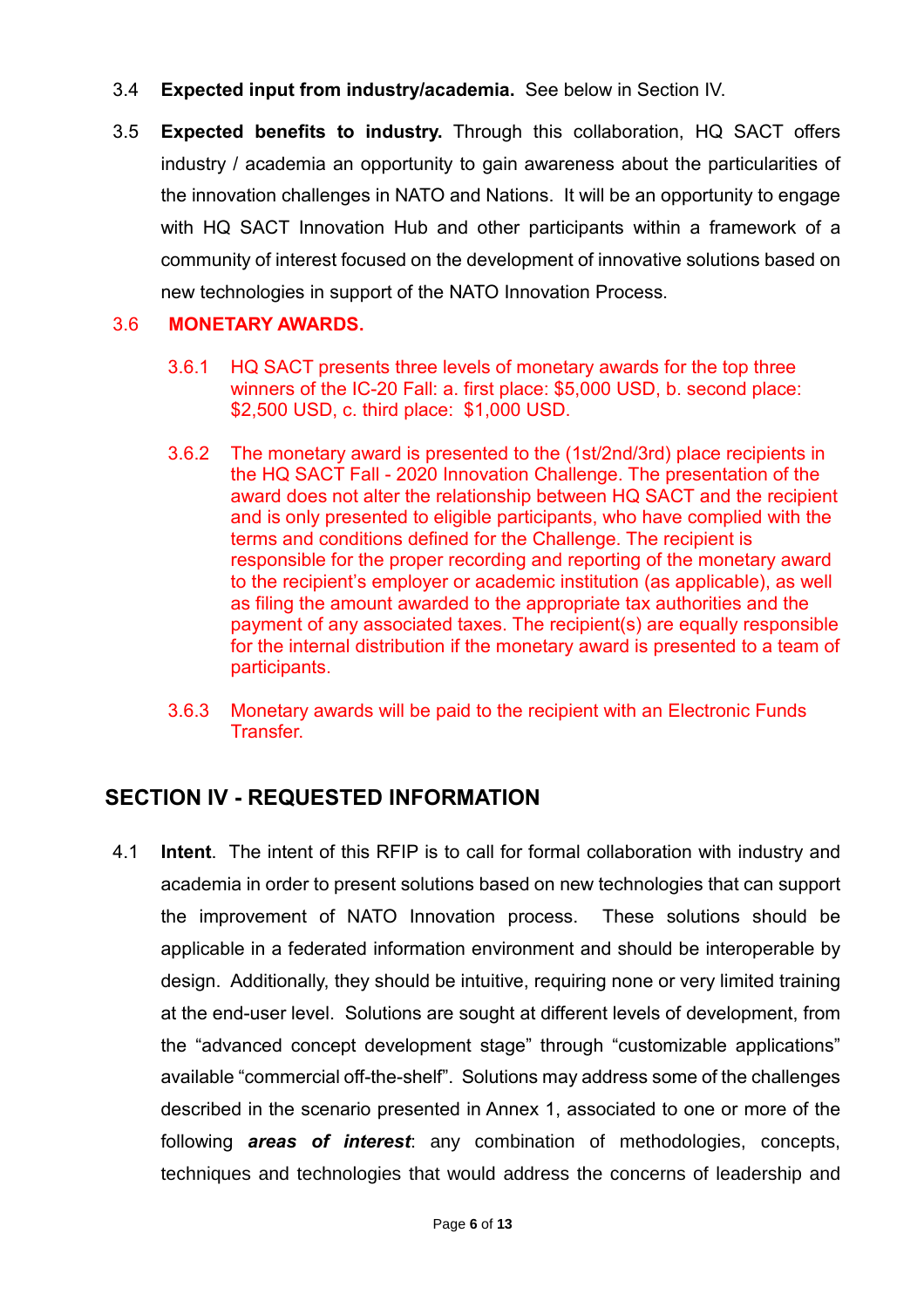operators and de-risk the use of autonomous systems, thereby encouraging the adoption of these systems at their full capacity, with no more human involvement than what is required by the system. The inherent discovery nature of the IC-20/Fall allows also for novel approaches to these challenges.

#### 4.2 **Responses to the RFIP**.

**In response to the RFIP, please submit an abstract (4500 characters maximum) describing the solution idea. Based on this submission, an IC-20/Fall Selection Committee will select and invite up to 10 abstracts to be presented at the Innovation Challenge** *Pitch Day***.**

The response to this RFIP should be submitted through the webform at https://innovationhub-act.org/eform/submit/nato-innovation-challenge-2020-2. It must contain:

- 1) The name of the participant (Industry/academia)
- 2) The name of the proposed solution and which area(s) of interest it addresses;
- 3) Name(s) of participant's representative(s) (new representatives cannot be appointed after pre-selection)

The abstract can include:

- up to 4500 characters max text document
- max 5 graphics, pictures or slides
- max 4 min video/audio file

Note that all information provided in response to this RFIP has to be releasable to the public.

- 4.3 **Evaluation of Solutions and Selection Process**. A Selection Committee will be convened to analyze and evaluate the responses to the RFIP and select which submissions will be presented/demonstrated at IC-20/Fall. The Selection Committee will assess each response according to the following criteria:
- 4.3.1 *Eligibility*: The response to this RFIP should reflect a solution that addresses at least one of the areas of interest presented at paragraph 4.1.

Submissions will specifically be scored against:

- o **Usefulness**: Understood as the potential impact of proposed solution on challenge topic.
- o **Innovativeness**: Understood as if it is a genuinely new idea or an already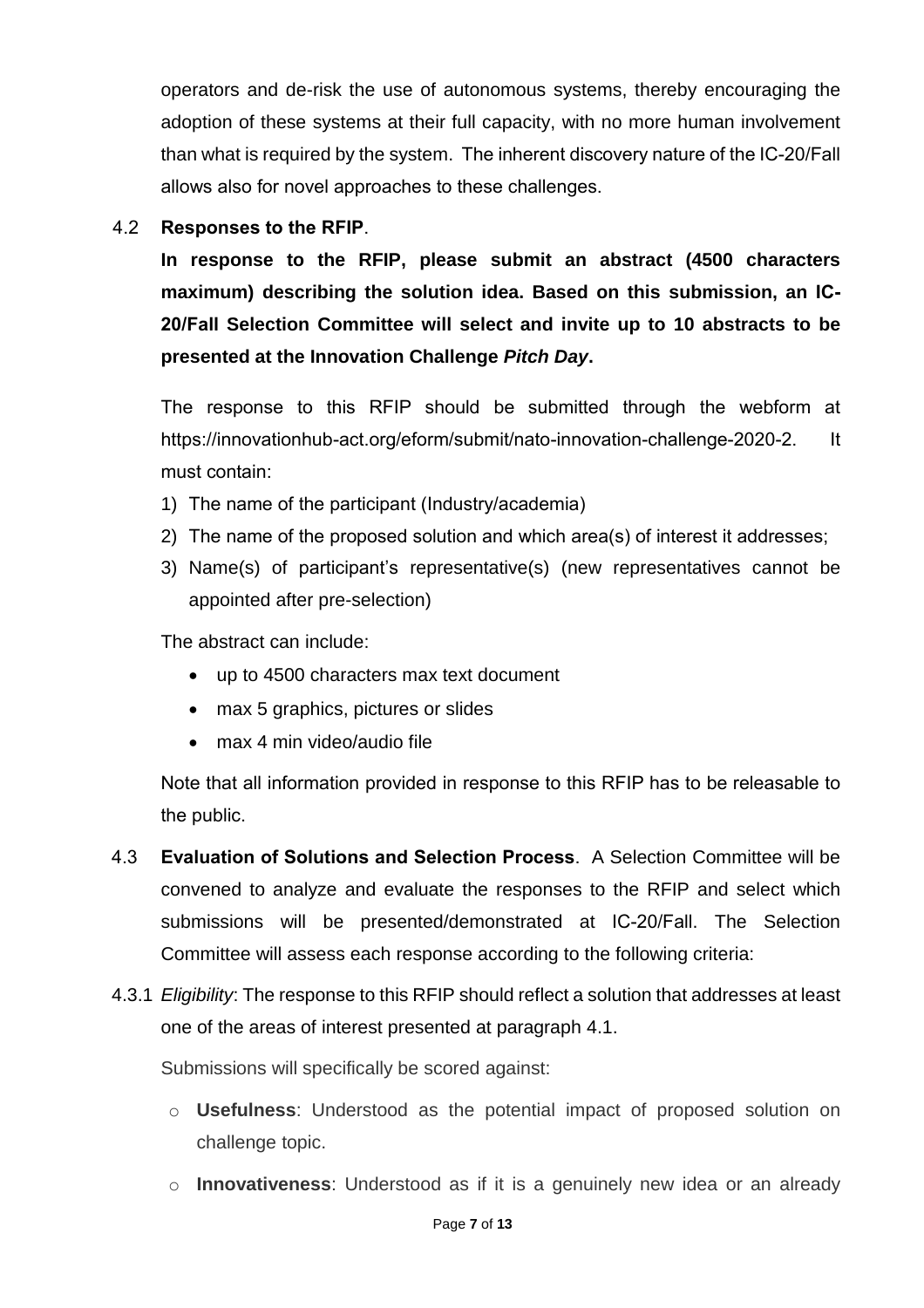existing solution adapted for this Challenge.

- o **Feasibility**: Understood as if the solution is cost-effective and easy to develop and implement.
- 4.3.2 *Priority*: the Selection Committee retains the right to prioritize the answers to RFIP based on the relevance and diversity of the solutions, on the proposed *demonstration* method, and the complexity of the challenges addressed. Additionally, ensuring a balanced representation of both industry and academia will be part of the prioritization process.
- 4.3.3 *Status*: Only submissions by industry and academia headquartered or located in NATO member countries will be considered for IC-20/Fall.
- 4.4 Terms applicable to this RFIP: The participating industry and academia agree that the IC-20/Fall, without any limitation or further compensation, may use the participant's name as well as voice and/or likeness of its representative(s) in any and all media for the purpose of advertising and promoting the IC-20/Fall, HQ SACT, and any associated programs. Further, the participant grants HQ SACT and the IC-20/Fall the right to take photographs and videos of the submission in connection with the challenge and grant the right to the IC-20/Fall to use, and to publish the photographs and videos with or without the participant's name and for any lawful purpose, including but not limited to, publicity, illustration, advertising, and internet and social media content. Additionally, the participants agree that the IC-20/Fall and thus HQ SACT may demonstrate the operation and functionality of the submission (but may not modify or publicize the source code) in connection with advertising and promoting the IC-20/Fall and subsequent events organized by HQ SACT.
	- a. The participating industry and academia represent and warrant that there are no contractual or other obligations that would:
		- (i) prevent the participant from granting the right of use provided here and/or
		- (ii) prevent the participant from claiming Intellectual Property ownership rights in materials or inventions created by the participant and incorporated into the submission.
	- b. Representation and Warranties: The participating industry and academia represent and warrant that: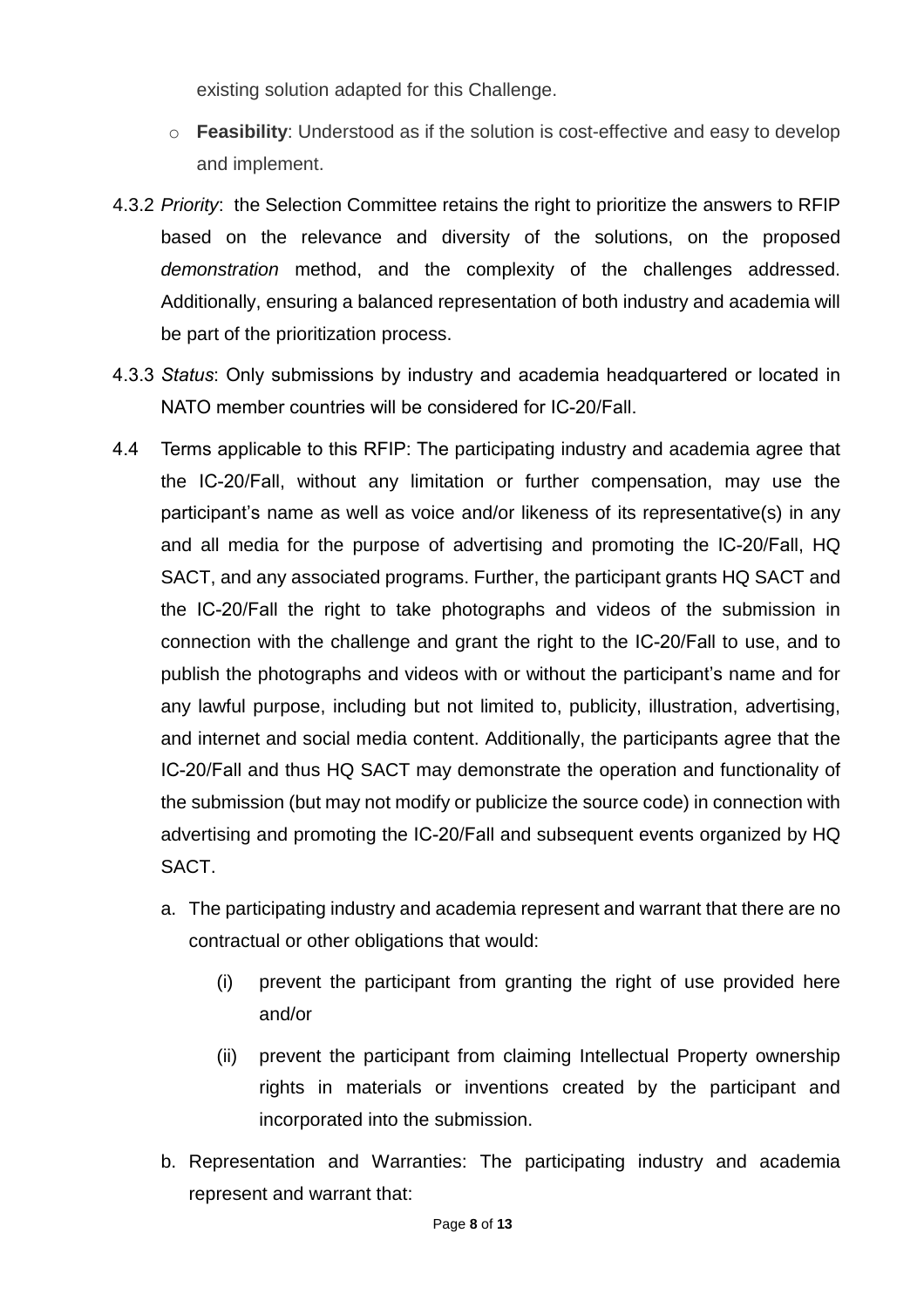- (i) the participant is the original author of the contributions to the submission;
- (ii) to the participant's knowledge, the submission will not infringe on any third party's copyright, patent, trademark, trade secret, right of publicity or property or any other right;
- (iii) the submission is not the subject of any actual or threatened litigation or claim;
- (iv) the submission will not be obscene, offensive, libelous, pornographic, threatening, abusive, or otherwise objectionable; and
- (v) the submission will not contain any content that is illegal, would constitute or encourage a criminal offense, or would otherwise give rise to liability or violate any law.
- c. The participating industry and academia agrees to grant to the IC-20/Fall (and thus HQ SACT), a non-exclusive, use of the submission as necessary to conduct the IC-20/Fall and for internal evaluation purposes by HQ SACT:
	- (i) in any Intellectual Property incorporated into the submission;
	- (ii) in Intellectual Property that is needed to operate or use the submission;
	- (iii) in Intellectual Property covering other materials or inventions that are incorporated into the submission, and/or
	- (iv) in Intellectual Property that is needed to operate or use the submission.
- d. Further, participants acknowledge and agree that the submission is submitted on a non-confidential basis, and that the IC-20/Fall (and thus HQ SACT) shall have no obligation to prevent the disclosure or otherwise treat as confidential such submission. Also, to the extent that the submission includes publication of information or content on [innovationhub-act.org,](https://www.innovationhub-act.org/) participating industry and academia consent to terms governing utilization of any information or content published on [innovationhub-act.org.](https://www.innovationhub-act.org/)
- e. By responding to this RFIP and participating in the IC-20/Fall the participating industry and academia acknowledge and agree that the IC-20/Fall may receive many entries and submissions in connection with this and/or other participants, and that such entries and submissions may be similar or identical in theme, idea, format, or other respects to the submission. By responding to this RFIP the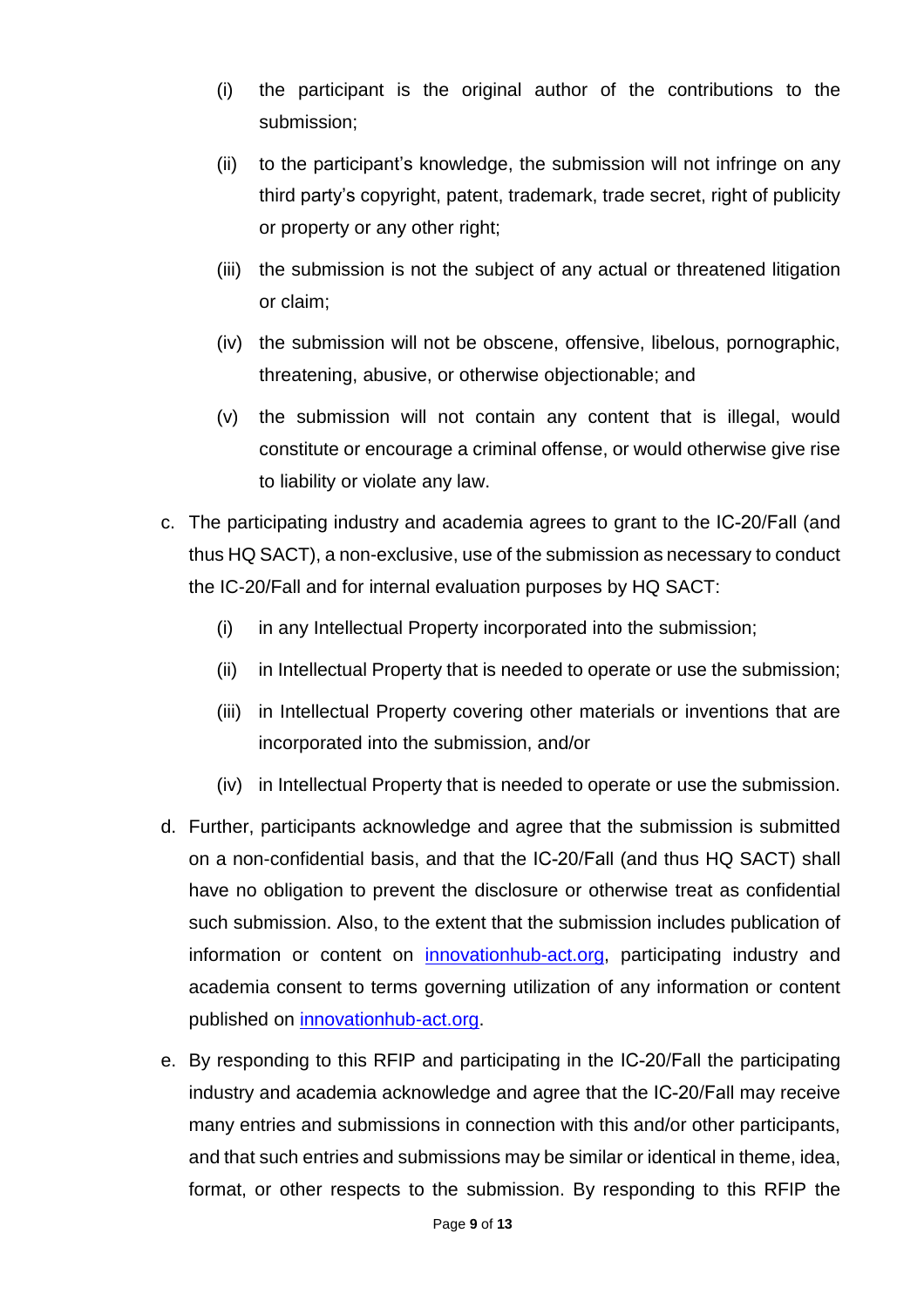participating industry and academia waive any and all past, present or future claims against HQ SACT and the IC-20/Fall relating to such similarities, or asserting that any compensation is due in connection with the submission.

- f. Limitation of Liability: In no event shall the HQ SACT or the IC-20/Fall be liable for incidental, exemplary or punitive damages arising out of or in connection with the IC-20/Fall, industry and academia participation, or the submission. If a participant has a dispute with any participant in the IC-20/Fall or any other third party, the participating industry and academia release HQ SACT and the IC-20/Fall from any and all claims, demands and damages, (actual and consequential) of every kind and nature arising out of or in any way connected with such disputes.
- g. Release and Indemnification: By responding to this RFIP and participating in the IC-20/Fall, industry and academia agree, on behalf of that participant and the heirs, executors and administrators, to release and hold harmless the IC-20/Fall (and thus HQ SACT) from any claim, liability, damage, litigation, illness, injury or death that may occur, directly or indirectly, whether caused by negligence or not, from participating in the IC-20/Fall. This includes any entry (submission) submitted by the participating industry and academia.
- 4.5 **Communication and Follow-on**. The answers to RFIP should be submitted through the Innovation Hub webform at https://innovationhubact.org/eform/submit/nato-innovation-challenge-2020-2. Post-submission, RFIP respondents may be contacted to provide additional information on their proposals/response. The results of the selection process will be posted on the Innovation Hub webpage: <https://innovationhub-act.org/nato-innovation-challenge>
- 4.6 **Questions**. Questions of a technical nature about this RFIP announcement shall be submitted solely to the Innovation Challenge Forum:

#### <https://www.innovationhub-act.org/forums/innovation-challenge>

Accordingly, questions shall not contain proprietary and/or classified information

- 4.7 **Deadline for responding to this RFIP**. 17 November 2020
- 4.9 **Summary**. This is an RFIP only. The purpose of this RFIP is to request both industry and academia to present and demonstrate solutions (either existing and/or under development) based on new technologies that may support the improvement of NATO Innovation Process. HQ SACT has not made a commitment to procure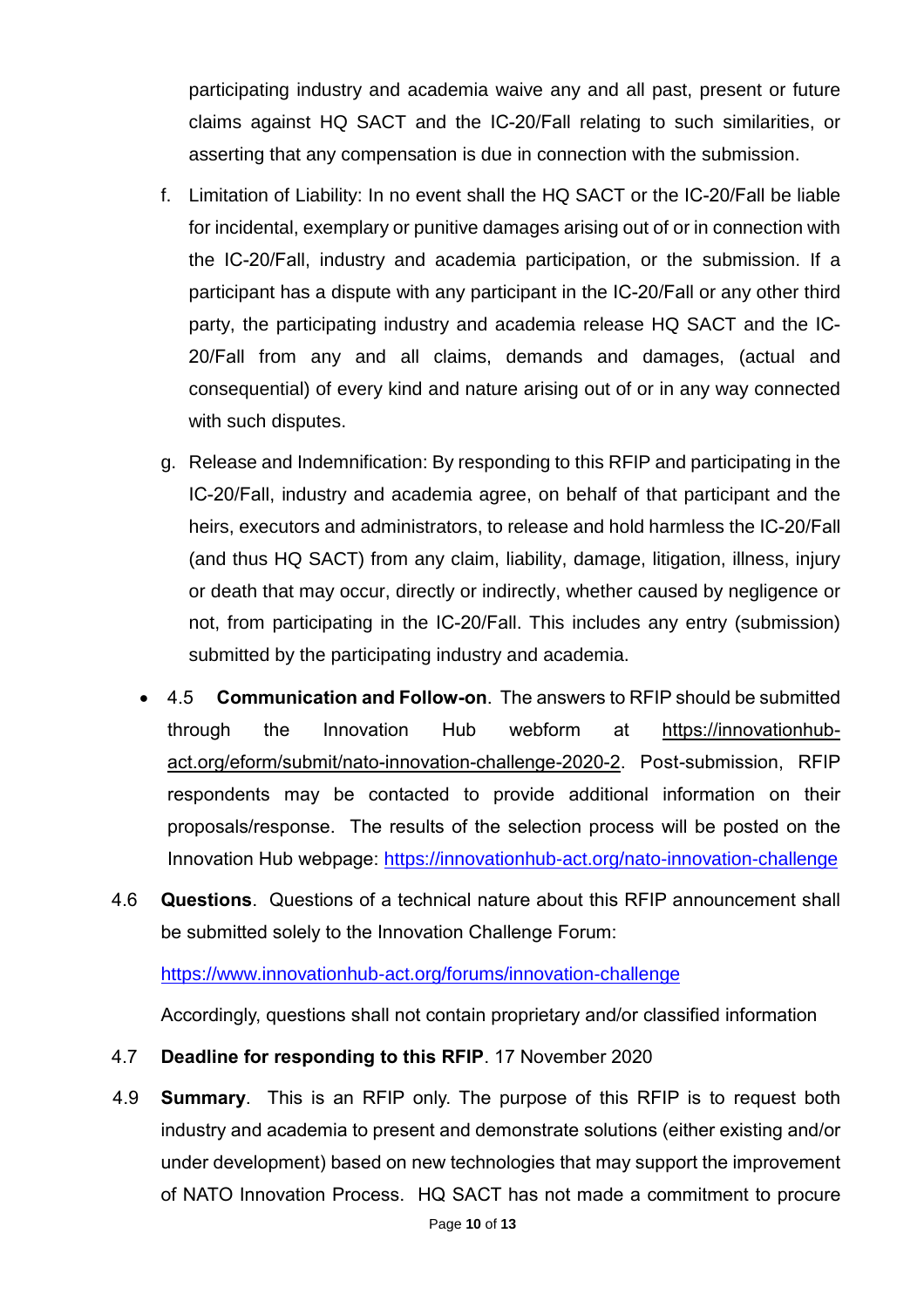any of the products/solutions described herein, and release of this RFIP shall not be construed as such a commitment, nor as authorization to incur cost for which reimbursement will be required or sought. It is again reemphasized that this document is a RFIP, and not a RFP of any kind.

For more information on the Innovation Challenge IC-20/Fall, please visit <https://innovationhub-act.org/nato-innovation-challenge>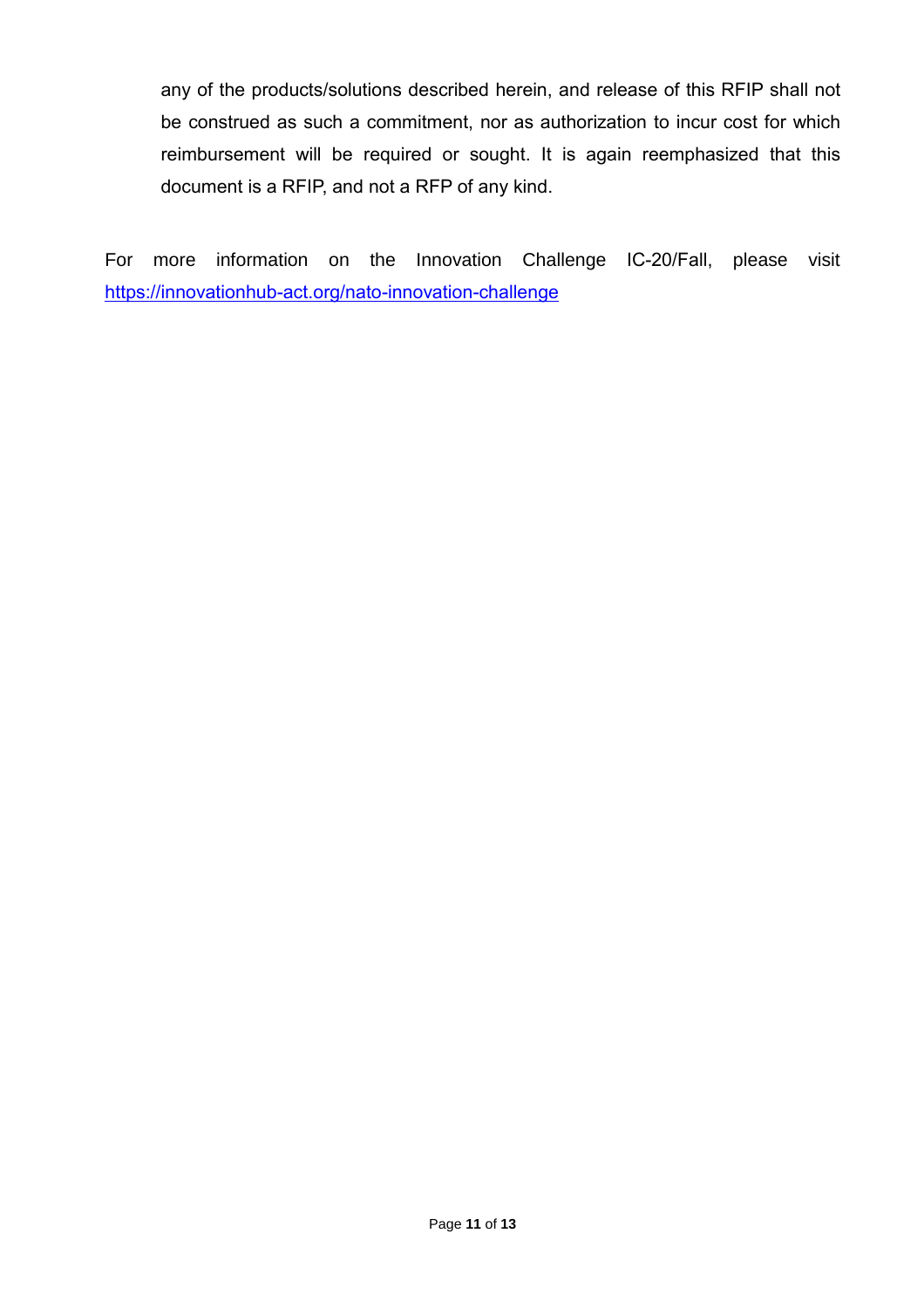#### **ANNEX I – SCENARIO AND QUESTIONS**

#### **Background**

The deployment of autonomous systems is expected to exponentially increase in the near future. The use of these systems will enable both military and commercial organizations to execute tasks and accomplish missions more quickly and effectively, while reducing risks to human operators and costs. Since the use of autonomous systems is still relatively new, there are challenges associated with trusting these systems. Without operators in direct control of all actions, there are significant concerns associated with endangering human lives or damaging equipment. This challenge seeks to identify ways to improve decisionmaker and operator trust when deploying autonomous systems, and de-risk their adoption.

#### **Scenario**

A non-state actor intends to massively disrupt critical strategic maritime communication by deploying sea mines throughout harbors. Suspect activities have been reported in the vicinity of the sea port that we are responsible for. At huge cost, shipping traffic has halted until the channel is declared clear and safe. We are a mine countermeasure unit, assigned the task of clearing the harbor of any potential threat or obstacle to navigation, as fast as possible. A fleet of unmanned autonomous vehicles (combination of air, surface, and subsurface) acting as a group to do this kind of job has been successfully tested by our unit over the last months. If used at its full capacity, this autonomous system would do the clearing job in 24 hours. Personnel have been trained on it, but this is the first opportunity to leverage it for a real-life situation.

Due to its novelty and lack of previous deployment in a mission, some members of leadership are reluctant to use the new system. They insist on duplicating the system action with human actions - this would cause the job to take 48 hours instead. Reluctant personnel argue that the autonomous system would cause collateral damages while destroying mines; and that it might not even detect all mines. They are probably also concerned about the new system changing their job.